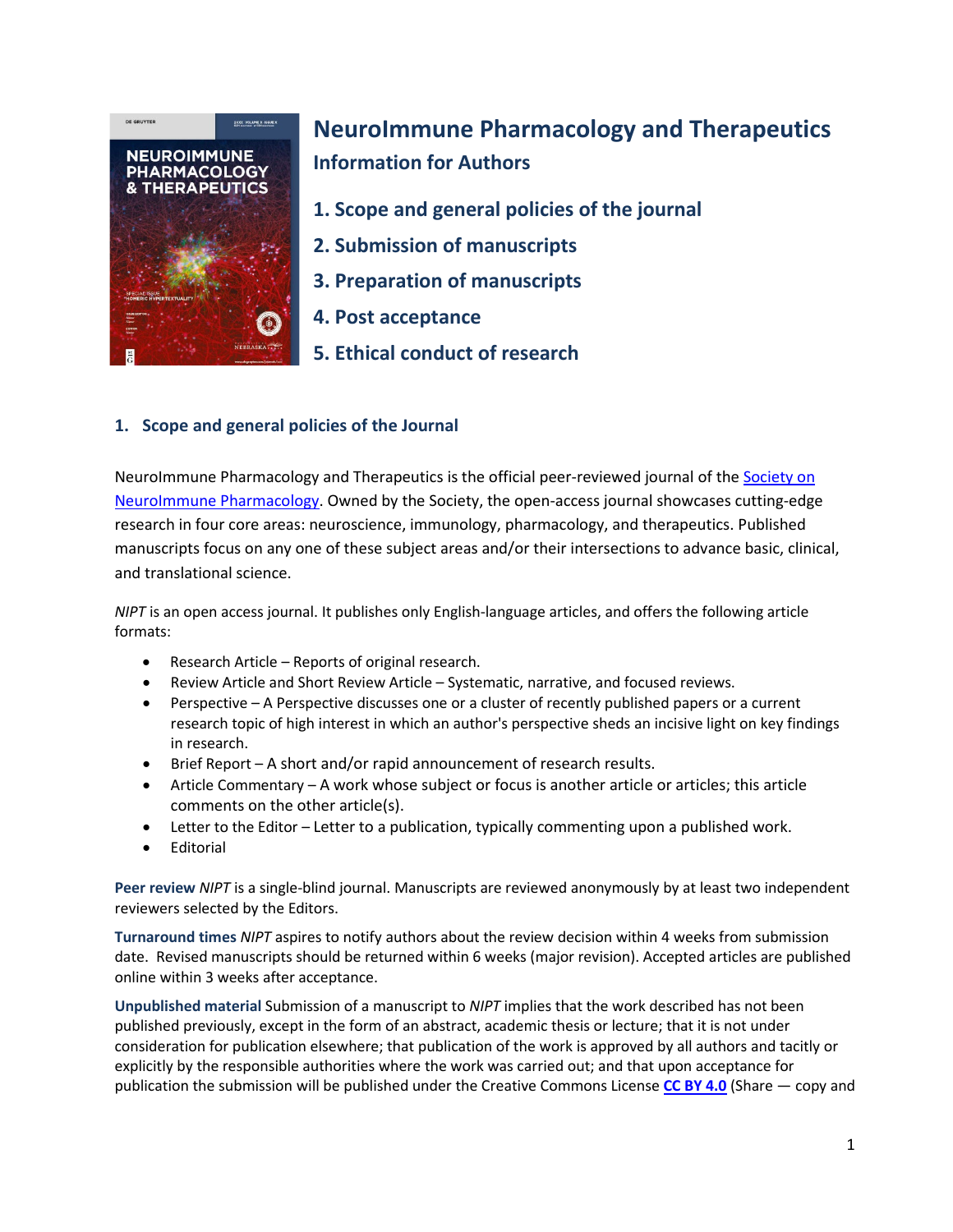redistribute the material in any medium or format. Adapt — remix, transform, and build upon the material for any purpose, even commercially).

**Appeals** Manuscripts that have been declined for publication will be reconsidered only at the discretion of the editor(s). Authors who wish to request reconsideration of a previously rejected manuscript must do so in written form with a rebuttal emailed to the journal editorial office. Authors should explain in detail the reasons why they believe the manuscript should be reconsidered. If the rebuttal is accepted, the author will be asked to re-submit. The new manuscript will receive a new ID and submission date and then undergo peer review.

# **2. Submission of manuscripts**

Please submit manuscripts exclusively online at: **<https://mc.manuscriptcentral.com/NIPT>**

### **3. Preparation of manuscripts**

**Language** Manuscripts should be written in clear and concise English. Please have your text proofread by a native speaker or professional language service before you submit it for consideration. At proof stage, only minor changes other than corrections of printers' errors are allowed.

**Cover letter** Each manuscript should be accompanied by a cover letter containing a brief statement by the authors describing the novelty and importance of their research.

**General format and length** Type the manuscript (including table legends, figure legends and references) double-spaced using 12 pt font size and 1 inch margins. Number all pages. Do not use footnotes in the text, use parentheses instead.

When you submit your work, please ensure the following:

- The manuscript is complete and uploaded correctly. (The HTML version and the PDF file generated from the submitted files must be approved.)
- The title page contains the full title, short title, the full names of all authors (personal name, middle initials, family name), and the full address and the academic title of the corresponding author. The title page should also report the word count, the number of tables and figures, and whether the submission includes any supplemental material.
- All Figures and Tables have been uploaded and appear correctly at the end of the PDF.
- Abstract, Keywords, List of Abbreviations, Tables and Figures, and captions and legends are included.
- Manuscript is spell-checked and within the word limit for the type of article.
- References are in the correct format (Vancouver style) and cited sequentially in the text.
- References mentioned in the reference list are cited in the text and vice versa.
- Ethical approval is obtained and mentioned in the text.
- Numbers in the text, tables, or figures use decimal points, not commas.
- Supplier names, incl. city and country, are provided for reagents and apparatus reported in the manuscript.

**General format and length of the types of articles accepted for submission. Word count: title page, abstract, tables, figures, references and supplemental material are excluded.**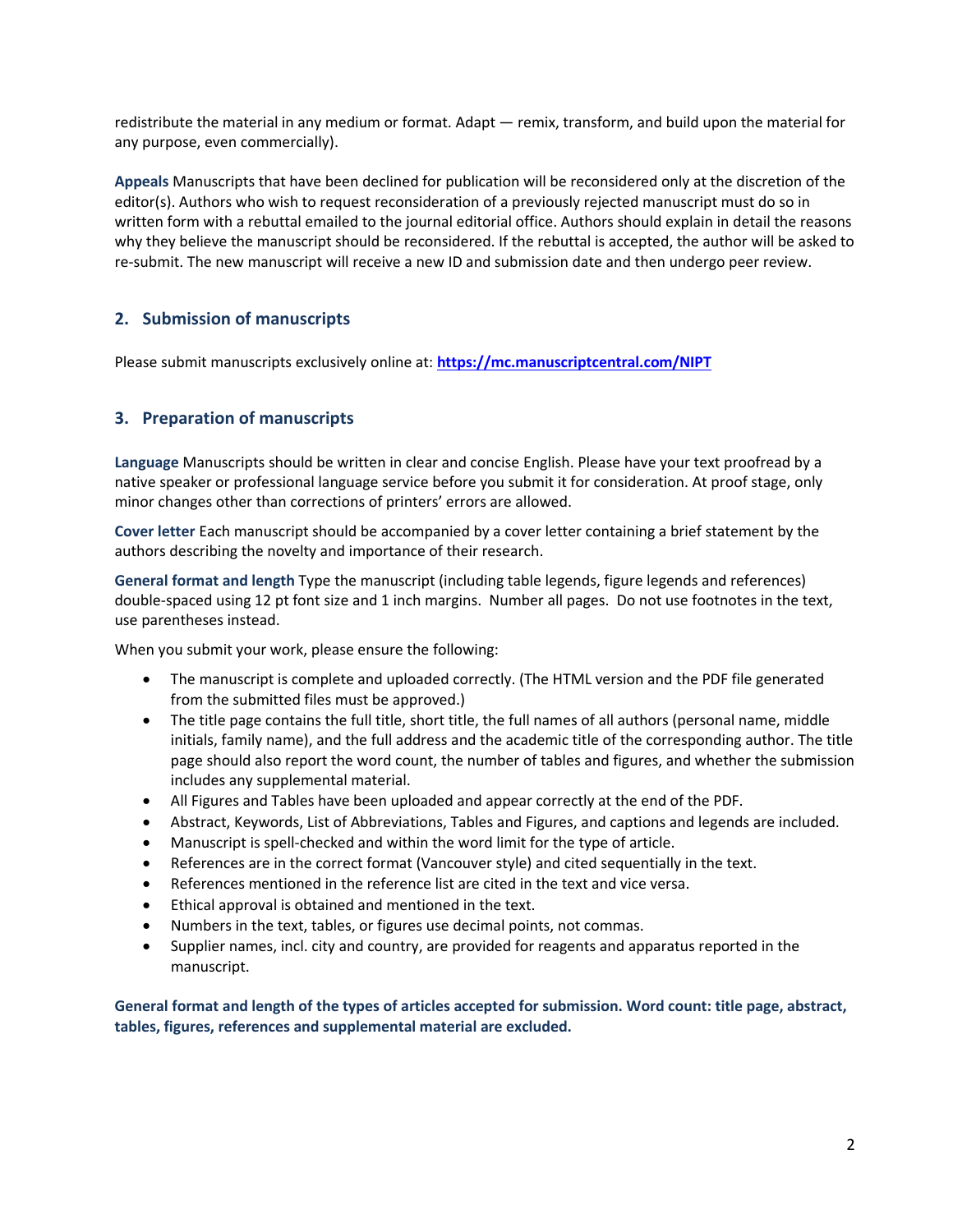| <b>Article Category</b>               | Word<br>count | Word count in<br>abstract/structured | <b>Number</b><br>of | Number of<br>Tables & | Number of<br>references | <b>Article</b>                                                                                               |
|---------------------------------------|---------------|--------------------------------------|---------------------|-----------------------|-------------------------|--------------------------------------------------------------------------------------------------------------|
|                                       |               | (S), unstructured(U)                 | keywords            | <b>Figures</b>        |                         |                                                                                                              |
| <b>Research Article</b>               | 3500          | 250, Sb                              | $4-6$               | 8                     | 50                      | Structured into Introduction,<br>Materials (Subjects) and<br>methods, Results, Discussion                    |
| <b>Review Article</b>                 | 6000          | 200, U/S <sup>a</sup>                | $4 - 6$             | 8                     | 150                     | Structured                                                                                                   |
| <b>Short Review</b><br><b>Article</b> | 3500          | 200, $U/Sa$                          | $4 - 6$             | 4                     | 40                      | Structured                                                                                                   |
| Perspective                           | 1500          | 200, S <sup>b</sup>                  | $4 - 6$             | 4                     | 15                      | Abstract & unstructured text;<br>Materials & methods are<br>decribed in the legends to<br>Figures and Tables |
| <b>Brief Report</b>                   | 1500          | 200, S <sup>b</sup>                  | $4-6$               | 4                     | 15                      | Abstract & unstructured text;<br>Materials & methods are<br>decribed in the legends to<br>Figures and Tables |
| <b>Article</b><br>Commentary          | 1200          | n/a                                  | $4-6$               | $\overline{2}$        | 10                      | Unstructured                                                                                                 |
| Letter to the<br>Editor               | 1200          | n/a                                  | $4 - 6$             | $\overline{2}$        | 10                      | Unstructured                                                                                                 |
| <b>Editorial</b>                      | 1500          | n/a                                  | n/a                 | $\mathbf{1}$          | 10                      | Structured or unstructured                                                                                   |

aBackground, Content, Summary, Outlook; bObjectives, Methods, Results, Conclusions.

**Studies dealing with diagnostic accuracy:** Please refer to the 2015 Standards for Reporting of Diagnostic Accuracy checklist **[\(STARD\)](http://www.equator-network.org/reporting-guidelines/stard/)**.

**Systematic Reviews and Meta-Analyses of randomized controlled trials**: Please refer to the Preferred Reporting Items for Systematic Reviews and Meta- Analyses statement (**[PRISMA](http://www.equator-network.org/reporting-guidelines/prisma/)**). Authors must include a suitable PRISMA flow chart in their submission. The flow diagram depicts the flow of information through the different phases of a systematic review. A template of the PRISMA flow diagram is available **[here](http://onlinelibrary.wiley.com/journal/10.1002/(ISSN)1365-2168/homepage/BJS_PRISMA_template.doc)** as a PDF and Word document.

**References** Adhere strictly to the reference style of the Journal (Vancouver; recommendations of the "International Committee of Medical Journals Editors"; see **[Reference Style](http://www.biomedicaleditor.com/vancouver-style.html)**).All references mentioned in the Reference list must be mentioned in the text, and vice versa. List and number the references consecutively in the order that they appear in the text, including Tables and Figures. In the text, identify references by Arabic numerals in [parentheses]. Italic and boldface font type in the Reference section is not allowed. List all authors; if the number is 7 or more, list the first 6 names followed by et al. Identify authors by last name first, followed by up to 2 initials, without periods, indicating the authors' first name. Only the first name of the title is capitalized, as well as proper names within the title. Journal names are abbreviated as indicated in PubMed and in the Web of Knowledge (**[NIH.Linkout.Journals](http://www.ncbi.nlm.nih.gov/projects/linkout/journals/jourlists.fcgi?type=journals&typeid=1&format=html&show=C&operation=Show)**; **[Web of Knowledge](https://support.clarivate.com/ScientificandAcademicResearch/s/article/Standard-journal-abbreviations-used-in-online-databases?language=en_US)**), without periods. After the abbreviated journal name, give the year of publication, followed by a semicolon, volume number (but no issue number), followed by a double colon, and the page numbers, with the last page number in shortened format. Meeting abstracts may be cited only if published in journals. Unpublished observations and personal communications are cited only in the text. Correct linking of the references depends on strict adherence to Journal style.

**Refer to the end of this document for detailed examples of references.**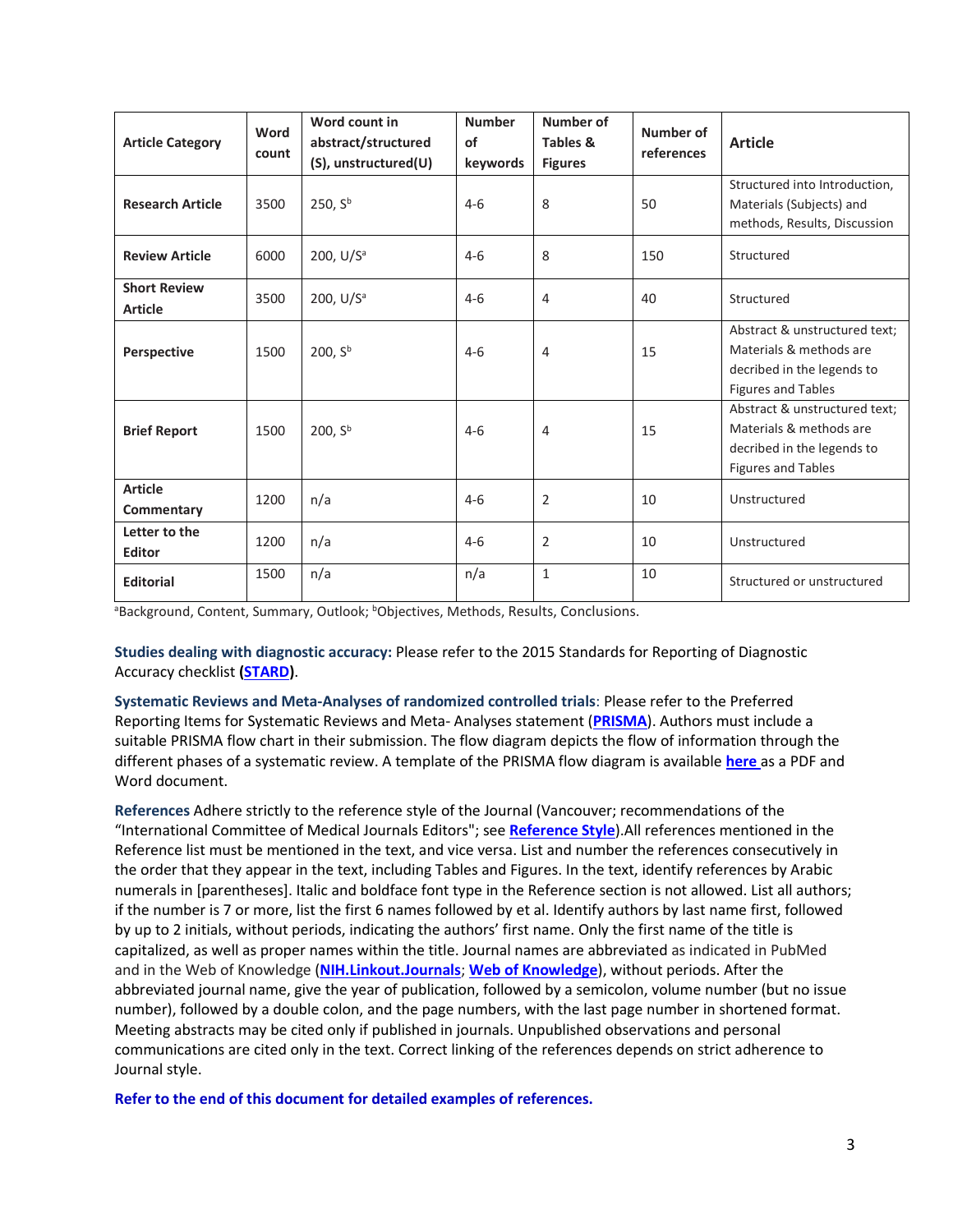**Tables** Number Tables consecutively using Arabic numerals. Provide a short descriptive title, column headings, and (if necessary) footnotes to make each Table self-explanatory. In the footnote, refer to information within the Table with superscript lowercase letters, and do not use special characters or numbers. Separate units with a comma and use parentheses or square brackets for additional measures (e.g., %, range, etc). Refer to Tables in the text as Table 1, etc. Use Table 1 (boldface), etc. in the title of the Table.

#### **Figures**

**General requirements:** All illustrations must be of reproduction-ready quality. They will be reduced in size to fit, whenever possible, the width of a single column. Lettering of all Figures within the article should be uniform in style (preferably a sans serif typeface like Helvetica) and of sufficient size (ca. 10 pt.). Uppercase letters A, B, C, etc. should be used to identify parts of multi-part Figures. In the legend, these letters are included in parentheses. Cite all Figures in the text in numerical order. Indicate the approximate placement of each Figure. Do not embed Figures within the text body of the manuscript.

**Halftone figures and line drawings**: Figures should have a minimum resolution of 300 dpi (halftone figures) and 1200 dpi (line drawings) and be of good contrast. Faint shading may be lost upon reproduction. When drawing bar graphs, use patterning instead of grayscales.

**Color plates:** Authors are encouraged to submit illustrations in color if necessary for the scientific content of their work. Publication of color Figures is provided free of charge both in online and print editions.

**Figure legends:** Provide a short descriptive title and a legend, either below the Figure, in the main text, or on separate pages, to make each Figure self-explanatory. Explain all symbols used in a Figure. Remember to use the same abbreviations as in the text body.

**Videos:** Authors are encouraged to submit videos accompanying the article as Supplemental Material.

**Supplemental material** You may submit Supplemental material, i.e. additional tables, figures, videos, appendices or other additional material (e.g. references) that exceeds the limitation of the article and/or illustrates the contents of your article. Supplemental material should be uploaded as separate file(s) during submission. Within the text, Supplemental material must be cited consecutively and be referred to as Supplemental material (e.g. see Supplemental Material, Figure 1, or Supplemental Figure 1). Supplemental material is subject to peer review as part of the manuscript. If the manuscript is accepted and the Supplemental material is posted online, it will be referenced in the article of the printed version together with the URL where it can be found.

**Nomenclature** Follow the rules of the IUPAC-IUB Commission on Biochemical Nomenclature, as indicated in **[IUB Biochemical Nomenclature and Related Documents](https://www.google.com/url?sa=t&rct=j&q=&esrc=s&source=web&cd=1&cad=rja&uact=8&ved=0ahUKEwjy3suzu8zJAhWFDSwKHbB0BkgQFggiMAA&url=http%3A%2F%2Fwww.chem.qmul.ac.uk%2Fiupac%2Fbibliog%2Fwhite.html&usg=AFQjCNGtXUjlHF3LqzO2eplfKEY2t4TTSA)**. Enzyme names should be in accordance with the recommendations of the **[IUPAC-IUB Commission on Biochemical Nomenclature](https://www.google.com/url?sa=t&rct=j&q=&esrc=s&source=web&cd=2&cad=rja&uact=8&ved=0ahUKEwjX487PvMzJAhWF1A4KHW1uBqgQFggoMAE&url=http%3A%2F%2Fwww.chem.qmul.ac.uk%2Fiubmb%2Fnomenclature%2F&usg=AFQjCNGpxdmjv3P8eOsMQjV5dGr86I7VKA)**, 1978, as in Enzyme Nomenclature, published by Academic Press, New York, 1992. Genotypes should be given in italics, phenotypes should not be italicized. Indicate the gene symbol and gene name as approved by the **[HUGO Gene](http://www.genenames.org/)  [Nomenclature Committee.](http://www.genenames.org/)** Nomenclature of bacterial genetics should follow Damerec et al. Genetics 1966; 54:61–76 (**[Damerec et al.](https://www.google.com/url?sa=t&rct=j&q=&esrc=s&source=web&cd=2&ved=0ahUKEwj_1dmK2MnJAhXGWCwKHWiLCCkQFggsMAE&url=http%3A%2F%2Fwww.genetics.org%2Fcontent%2F54%2F1%2F61.full.pdf&usg=AFQjCNHbzFe8PyF4g64y_ih0h0Ia2W9x5w&cad=rja)**).

**Permissions** It is the authors' responsibility to obtain permission to reproduce original or modified material that has been previously published elsewhere.

#### **4. Post-acceptance**

**Proofs** The corresponding author of an article will receive the proofs in electronic form to check for editing and type-setting accuracy. Major changes to the article as accepted for publication will not be considered at this stage, unless the authors pay for these changes.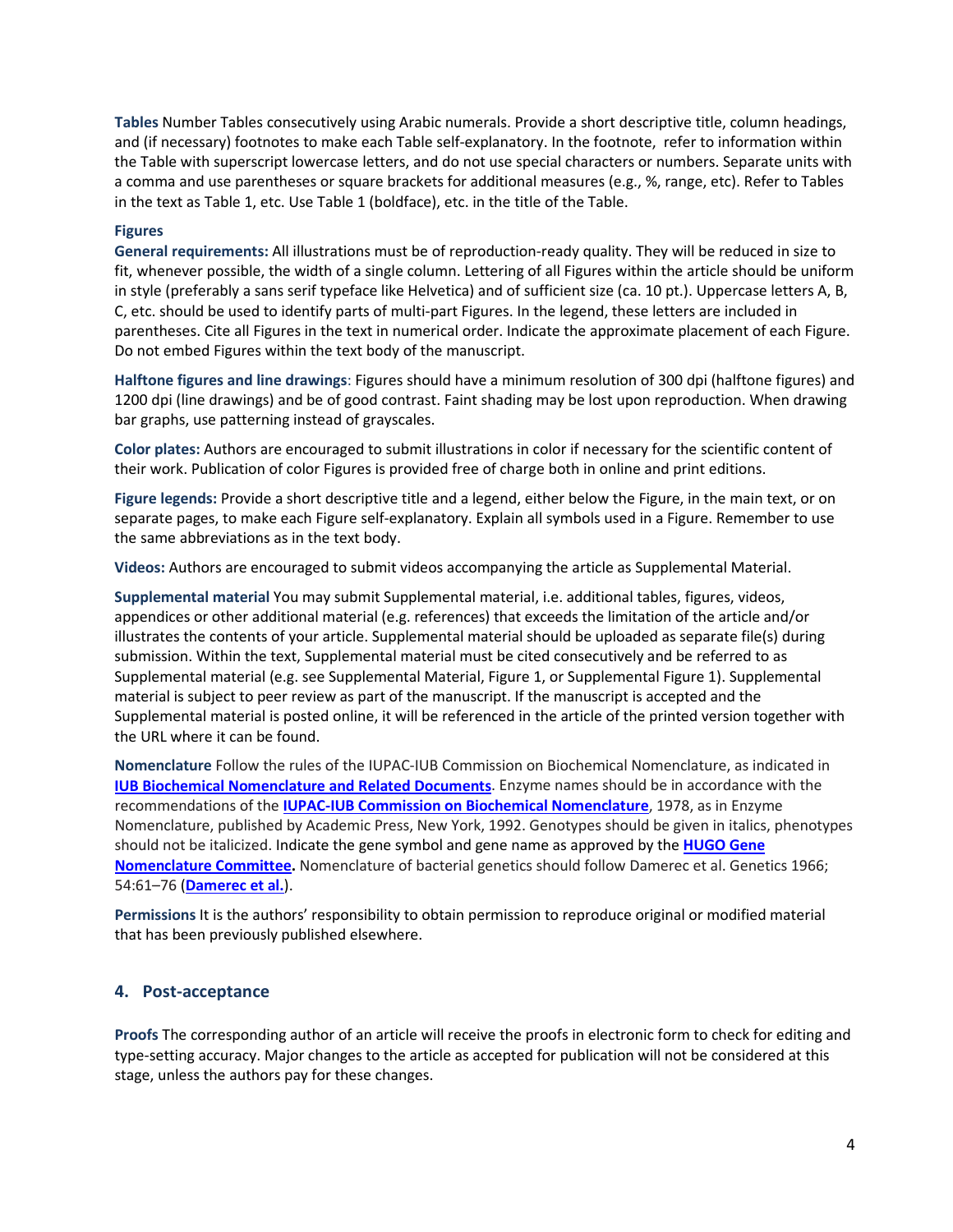#### **As per De Gruyter policy, no author list changes are permitted after acceptance of an article. The De Gruyter production team is instructed to enforce this policy during the production/proofing process.**

**Author copy:** The electronic files of typeset articles in Adobe Acrobat PDF format are provided; corresponding authors receive an e-mail notification that their article has been published online.

**Please contact the Editorial Office with any further questions:** [nipt@unmc.edu](mailto:nipt@unmc.edu)

#### **5. Ethical conduct of research**

For information on plagiarism, please refer to **[COPE Committee on Publication Ethics](http://publicationethics.org/files/Discussion%20document.pdf)**. Please note that *NIPT* uses the check program "iThenticate" to assess for potential overlap in prior publication(s). Any previously published material must be referenced appropriately in the manuscript.

**Informed consent** The protection of privacy is a legal right that must not be infringed without individual informed consent. In cases where the identification of personal information is necessary for scientific reasons, authors should obtain full documentation of informed consent, including written permission from the patient or their legal guardians prior to inclusion in the study. The following (or similar) statement should be included in the Materials and methods section: Informed consent was obtained from all individuals included in this study.

**Authorization for the use of human subjects** Manuscripts containing information related to human use should clearly state that the research complies with all relevant national regulations and institutional policies and has been approved by the authors' Institutional Review Board or any equivalent Committee. Copies of the guidelines and policy statements must be available for review by the Managing Editor if necessary. The editors reserve the right to seek additional information or guidance from reviewers on any cases in which concerns arise. All investigations with human subjects must have been conducted by following the tenets of the **[Declaration of Helsinki](https://www.wma.net/policies-post/wma-declaration-of-helsinki-ethical-principles-for-medical-research-involving-human-subjects/)**, what is more authors must identify the committee or review board approving the experiments, and provide a statement indicating approval of the research. The following (or similar) statement should be included in the Methods section: Ethical approval: The research related to human use has been complied with all the relevant national regulations, institutional policies and in accordance the tenets of the Helsinki Declaration, and has been approved by the authors' institutional review board or equivalent committee.

**Authorization for the use of experimental animals** Manuscripts containing information related to animals use should clearly state that the research has complied with all relevant national regulations and institutional policies and has been approved by the authors' institutional review board or equivalent committee. Copies of the guidelines and policy statements must be available for review by the Managing Editor if necessary. The editors reserve the right to seek additional information or guidance from reviewers on any cases in which concerns arise. The research using animal subjects should be conducted according to the Principles of Laboratory Animal Care and similar documents (e.g. **[NIH](http://grants.nih.gov/grants/olaw/olaw.htm)**). For manuscripts reporting experiments on live vertebrates or higher invertebrates, authors must identify the committee approving the experiments, and must confirm that all experiments were performed in accordance with relevant regulations. The following (or similar) statement should be included in the Methods section: Ethical approval: The research related to animals use has been complied with all the relevant national regulations and institutional policies for the care and use of animals.

If the manuscript does not contain any study that requires human or animal ethical approval, the following statement should be included in the Methods section: Ethical approval: The conducted research is not related to either human or animals use.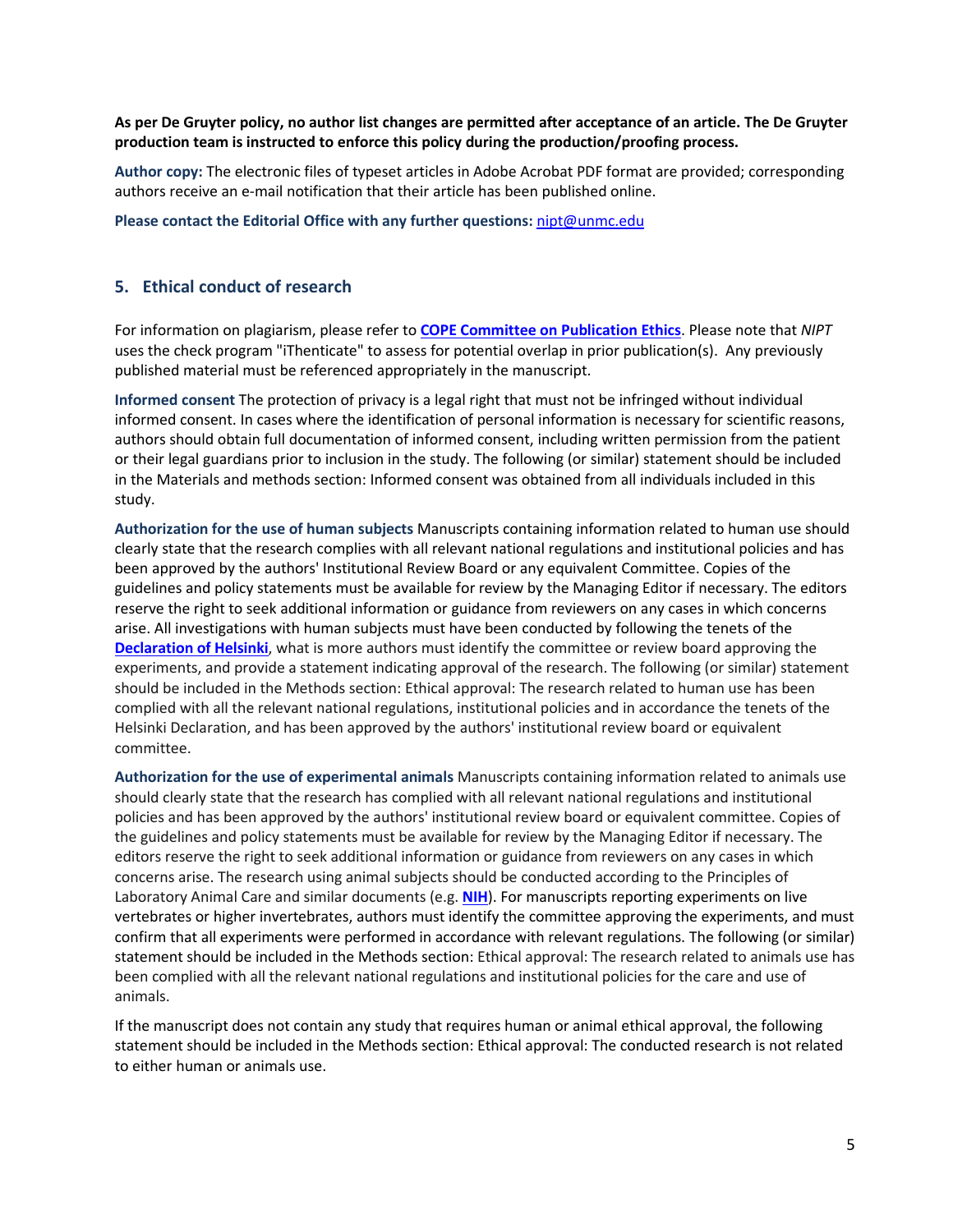**Conflict of interest and author contributions** A conflict of interest for a given manuscript exists when a participant in the peer review and publication process – author, reviewer, and editor – has ties to activities that could inappropriately influence his or her judgment, regardless of whether judgment is, in fact, affected. Financial relationships with industry (for example, employment, consultancies, stock ownership, honoraria, expert testimony), either directly or through immediate family, are usually considered the most important conflicts of interest. However, conflicts can occur for other reasons, such as financial support of the study, ties to health insurance, politics or other stakeholders, personal relationships, academic competition, and intellectual passion.

To ensure fair and objective decision-making, authors must declare any associations that pose a conflict of interest (financial, personal or professional) in connection with the manuscript under evaluation. This must be declared during the submission process and also at the end of the manuscript. If you have no declaration to make, please insert *None declared*. The below mentioned statement should be included before the Reference section (or after the Acknowledgments section, if applicable). Authors must also declare responsibility for the entire content of the manuscript and may declare individual contributions of each author, if applicable.

#### **Acknowledgments: (If applicable).**

**Research funding:** None declared.

**Author contributions:** All authors have accepted responsibility for the entire content of this manuscript and approved its submission.

**Competing interests:** Authors state no conflict of interest.

**Informed consent:** Informed consent was obtained from all individuals included in this study.

**Ethical approval:** Research involving human subjects complied with all relevant national regulations, institutional policies and is in accordance with the tenets of the Helsinki Declaration (as revised in 2013), and has been approved by the authors' Institutional Review Board (xxxx) or equivalent committee. (xxx-Nr.: xx/x). **OR** Research involving animals complied with all relevant national regulations and institutional policies (xxxx) for the care and use of animals. (xxx-Nr.: xx/x).

**OR** The local Institutional Review Board deemed the study exempt from review.

**Note for authors of NIH-funded research** De Gruyter acknowledges that the author of a US-agency-funded article retains the right to provide a copy of the final manuscript to agency upon acceptance for publication or thereafter, for public archiving in PubMed Central 12 months after publication in *NIPT*. Note that only the accepted author's version of the manuscript, not the PDF file of the published article, may be used for NIH archiving.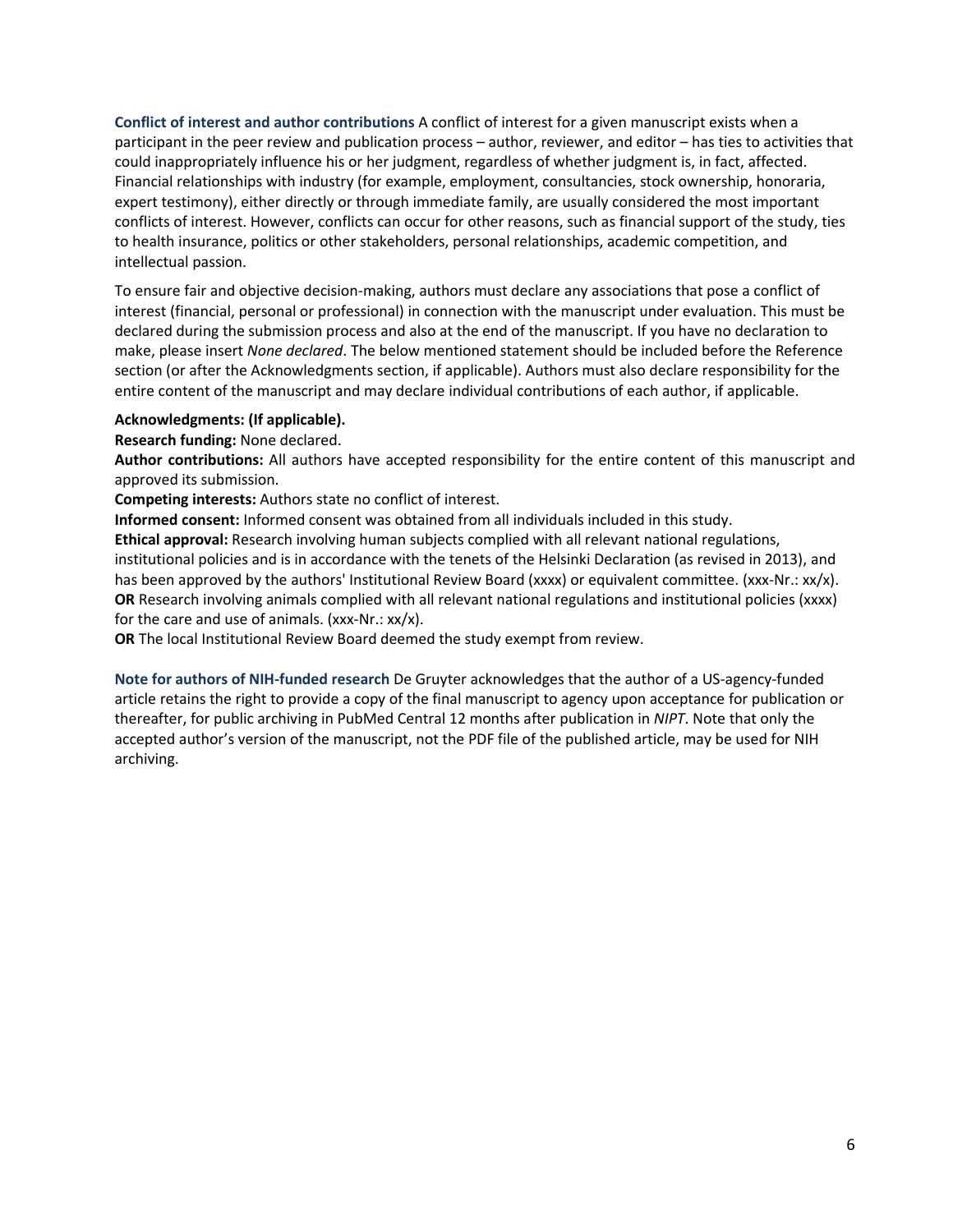# **Vancouver Reference Style**

| <b>In-text citation</b> |                                                                                          |  |  |
|-------------------------|------------------------------------------------------------------------------------------|--|--|
| Single reference        | $[1]$                                                                                    |  |  |
| Series of               | [2, 8, 25]                                                                               |  |  |
| references              |                                                                                          |  |  |
| Range of                | $[5 - 12]$                                                                               |  |  |
| references              |                                                                                          |  |  |
| Citation order          | Sequential                                                                               |  |  |
| Issue numbers           | Not allowed                                                                              |  |  |
| <b>Reference list</b>   |                                                                                          |  |  |
| <b>Reference</b>        | <b>Example</b>                                                                           |  |  |
| type                    |                                                                                          |  |  |
| Reference list label    | Numbered without bracket                                                                 |  |  |
| 1. Journal              | 1. Raustorp A, Mattsson E, Svensson K, Costa PT Jr. Physical activity,                   |  |  |
|                         | body composition and physical self-esteem: a 3-year follow-up study                      |  |  |
|                         | among adolescents in Sweden. Scand J Med Sci Sports 2006;16:258-                         |  |  |
|                         | 66.                                                                                      |  |  |
| 2. Journal with         | 2. Sallis JF, Saelens BE. Assessment of physical activity by self-report:                |  |  |
| supplement              | status, limitations, and future directions. Res Q Exerc Sport 2000;71(2<br>Suppl):S1-14. |  |  |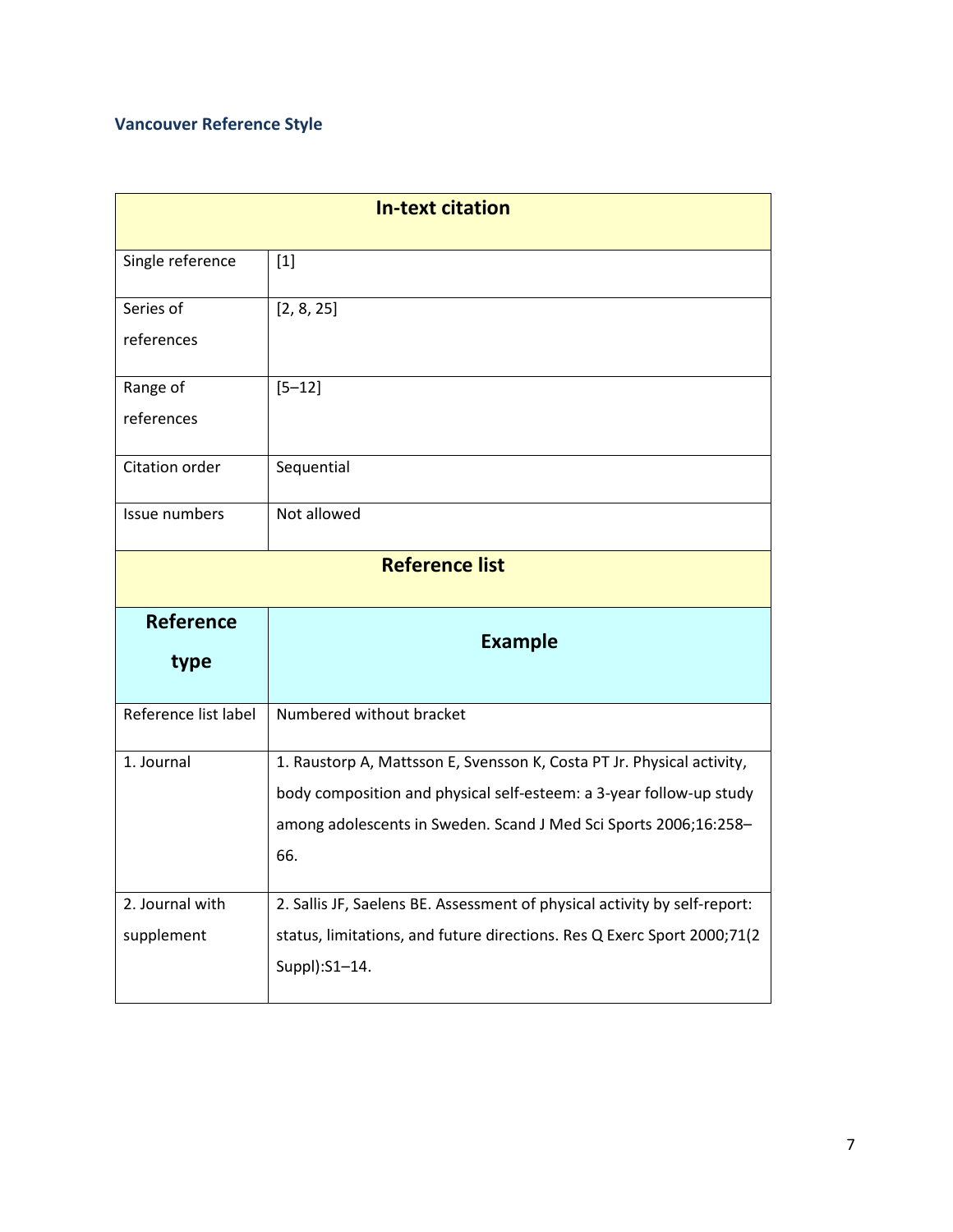| 3. Collaboration      | 3. WHO. The diagnosis and management of non-alcoholic fatty liver      |  |  |  |
|-----------------------|------------------------------------------------------------------------|--|--|--|
|                       | disease: practice guideline by the American Association for the Study  |  |  |  |
|                       | of Liver Diseases, American College of Gastroenterology, and the       |  |  |  |
|                       | American Gastroenterological Association. Hepatology                   |  |  |  |
|                       | 2012;55:2005-23.                                                       |  |  |  |
|                       |                                                                        |  |  |  |
| 4. et al. usage       | 4. Kaye K, Day RD, Hair EC, Moore KA, Hadley AM, Teixeira PJ, et al.   |  |  |  |
| (more than 6          | Parent marital quality and the parent-adolescent relationship: effects |  |  |  |
| $authors = 6 authors$ | on sexual activity among adolescents and youth. Marriage Fam Rev       |  |  |  |
| $+$ et al.)           | 2009;45:270-88.                                                        |  |  |  |
|                       |                                                                        |  |  |  |
| 5. Epub ahead of      | 5. Mason EB, Burkhart K, Lazebnik R. Adolescent stress management      |  |  |  |
| print                 | in a primary care clinic. J Pediatr Health Care 2018 Sep 3. DOI:       |  |  |  |
|                       | 10.1016/j. pedhc.2018.08.001 [Epub ahead of print].                    |  |  |  |
| 6. Journal - in       | 6. Tappy L, Lara KA. Metabolic effects of fructose and the worldwide   |  |  |  |
| press                 | increase in obesity. Physiol Rev, in press.                            |  |  |  |
|                       |                                                                        |  |  |  |
| 7.                    | 7. Shek DTL, Sun RCF, Merrick J. University and college students.      |  |  |  |
|                       |                                                                        |  |  |  |
| Book/monograph        | Health and development issues for the leaders of tomorrow. New         |  |  |  |
|                       | York: Nova Science; 2013.                                              |  |  |  |
|                       |                                                                        |  |  |  |
| 8. Book with          | 8. Joannopoulos JD, Johnson SG, Winn JN, Meade RD. Photonic            |  |  |  |
| edition               | crystals: molding the flow of light, 2nd ed. Princeton, NJ: Princeton  |  |  |  |
|                       | University Press; 2008:350 p.                                          |  |  |  |
|                       |                                                                        |  |  |  |
| 9. Edited book        | 9. Shek DTL, Ma C, Yu L, Merrick J, editors. Human developmental       |  |  |  |
|                       | research. Experience from research in Hong Kong. New York: Nova        |  |  |  |
|                       | Science; 2014.                                                         |  |  |  |
| 10. Edited book       | 10. Halpen-Felsher BL, Morrell HE. Preventing and reducing tobacco     |  |  |  |
| with chapter title    | use. In: Berlan ED, Bravender T, editors. Adolescent medicine today: a |  |  |  |
| and editors           | guide to caring for the adolescent patient [Internet]. Singapore:      |  |  |  |
|                       | World Scientific Publishing Co.; 2012.                                 |  |  |  |